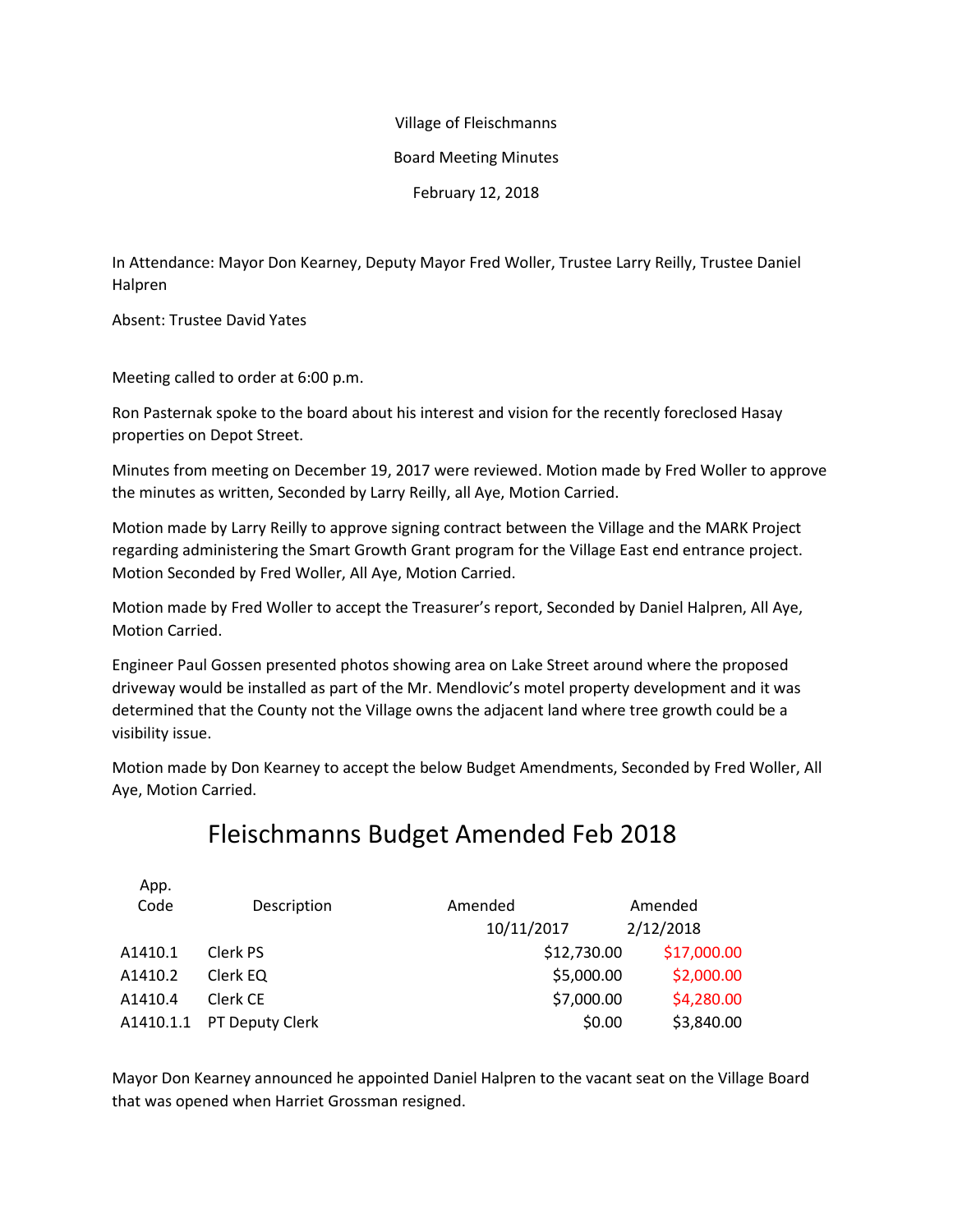Mayor Don Kearney also announced that he appointed John Fronckowiak to fill the vacancy on the Planning Board left when John Hoeko resigned.

Motion made by Fred Woller to award contract to build the Village Pool to low bidder Hubbell Companies for \$249,000.00, Seconded by Daniel Halpren, Don Kearney Aye, Fred Woller Aye, Daniel Halpren Aye, Larry Reilly Nay, Motion Carried.

Motion made by Don Kearney to approve ordering new water meters, Seconded by Fred Woller, All Aye, Motion Carried.

Motion made by Don Kearney to transfer electric accounts at the Hasay properties into the Village's name, Seconded by Fred Woller, All Aye, Motion Carried.

Motion made by Don Kearney to pass a Resolution to allow NYC DEP to Buyout Harriet Grossman's house at 45 Bridge Street, Seconded by Fred Woller, Daniel Halpren Abstain, Don Kearney Aye, Fred Woller Aye, Larry Reilly Nay, Motion Did Not Carry.

## **Resolution Appointment of Election Inspectors**

At the Regular Village Board meeting Of the Board of Trustees of the Village of Fleischmanns, New York Held at the Skene Memorial Library On Monday, February 12, 2018 and

Upon motion made by Fred Woller and seconded by Daniel Halpren, the following resolution was duly adopted:

**Whereas,** the Village of Fleischmanns will be holding a General Village election on March 20, 2018 and;

**Whereas,** Election Law Sec. 15-116-1 states the Village Board of Trustees shall adopt a resolution appointing Election Inspectors and

**Whereas,** the Village Board must appoint Inspectors to be present and work on the designated Register Preparation Day, March 17, 2018 and Village Election Day, March 20, 2018 and **Whereas,** the Village Board must set the salary of the Village Inspectors;

**Now Therefore, Be It Resolved,** that the Village Board of Trustees appoints Patricia Maxim as Chair of the Village Election, Dorothy Minion as Election Inspector, and Dana Baker as Alternative Election Inspector who shall assume the office of Inspector upon the inability or refusal of an Inspector to assume or perform their duties and for any clerical help which may be deemed necessary and sets their salary at \$10.00 an hour.

Dated: February  $12, 2018$ 

Todd Pascarella, Village Clerk Village of Fleischmanns

State of New York ) )ss: County of Delaware )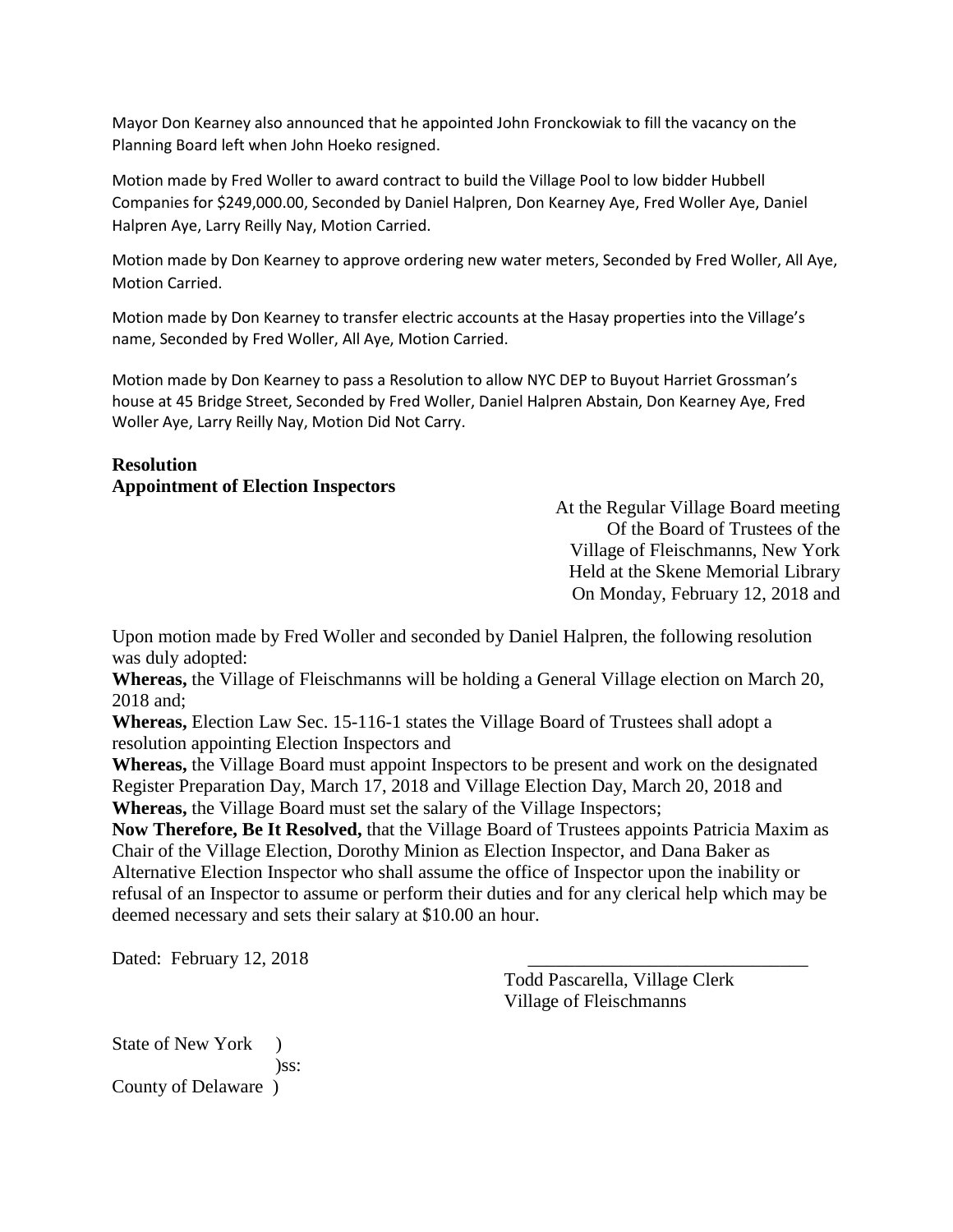I, Todd Pascarella, Village Clerk of the Village of Fleischmanns do hereby certify that the foregoing is a true & correct transcript of a resolution adopted by the Board of Trustees of the Village of Fleischmanns, New York on February 12, 2018 and the whole thereof.

> ---------------------------------------------------------- Todd Pascarella, Village Clerk Village of Fleischmanns

Motion made by Fred Woller to adopt the above resolution. Motion seconded by Daniel Halpren. Larry Reilly – Aye, David Yates – Absent, Don Kearney – Aye, Fred Woller - Aye. Daniel Halpren – Aye. Motion so Carried, Resolution is Adopted.

## **Resolution ThinkDifferently Initiative**

At the Regular Village Board Meeting Of the Village of Fleischmanns, New York Held at the Skene Memorial Library on Monday, February 12, 2018 and

Upon motion made by Larry Reilly and seconded by Daniel Halpren, the following resolution was duly adopted:

**Whereas,** the "Think Differently" initiative is about promoting awareness and acceptance of all people, and advocating for the inclusion of all individuals living on the Autism Spectrum and with special needs; and

**Whereas,** our state and communities are stronger because of our diversity and differences; and

**Whereas,** according to the Center for Disease Control (CDC) over 55 million people, or approximately 19% of Americans, have a type of disability or special need; and

**Whereas,** for some people with special needs, the very things that make them unique can also keep them on the sidelines, separate from those who might not understand their differences or uniqueness; and

**Whereas,** it is important to promote and provide guidance to those with special needs on how to access publically supported services available to them in the community; and

**Whereas,** it is important to encourage and educate the community and businesses on ways they can make facilities and services more accessible and on how to train staff to welcome and support special needs customers and co-workers; and

**Whereas,** the goal of this initiative is to provide a supportive and inclusive environment for individuals of all abilities by supporting community events that expand family friendly opportunities for people with special needs and their families; and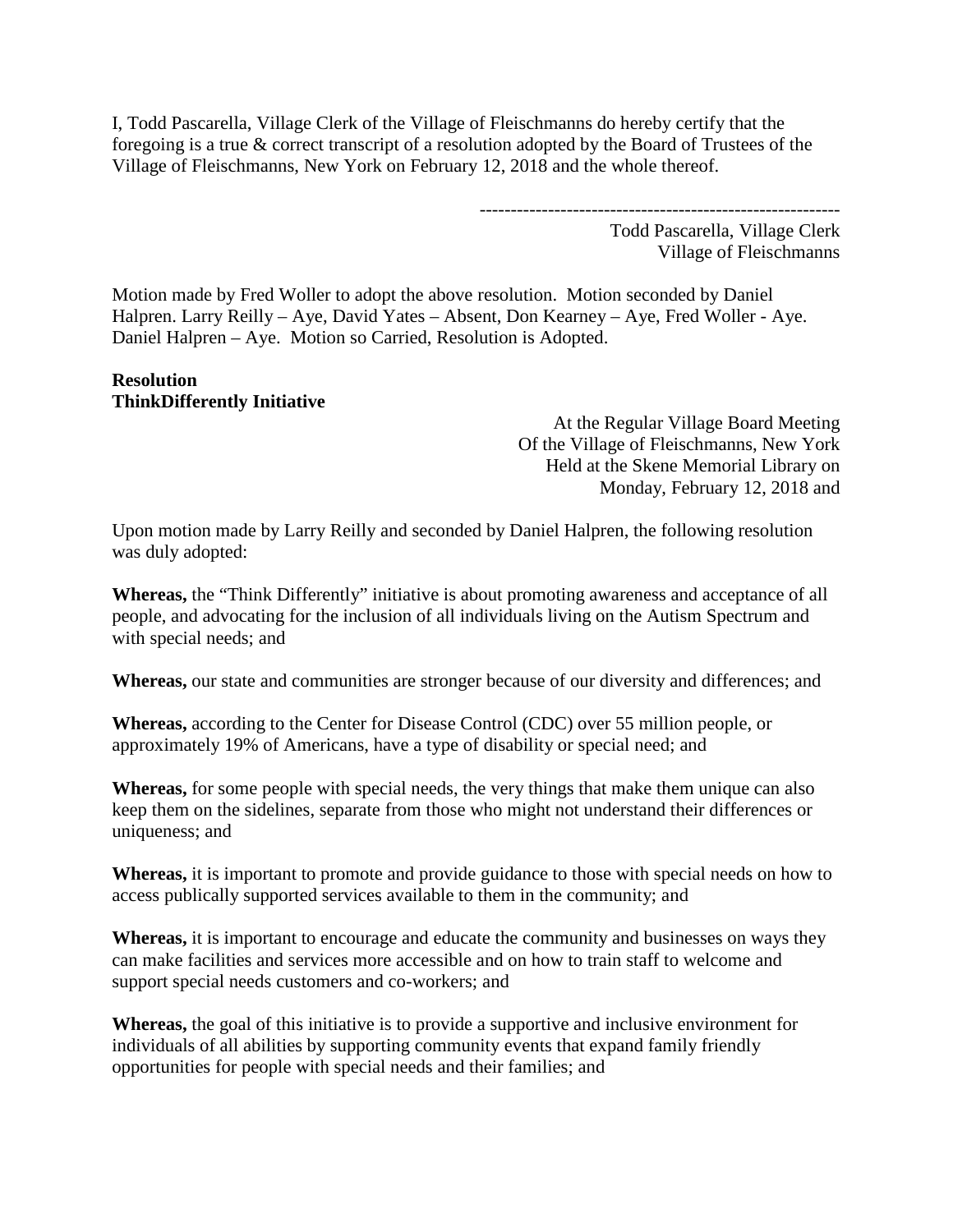**Whereas,** adopting the "Think Differently initiative is an important statement that our Village officials, business owners and residents can make to show their support for the differently-abled children and adults with special needs, and their families.

**Now, Therefore, Be it Resolved,** that the Village of Fleischmanns, residents and business owners adopt the "Think Differently" initiative so that all are better prepared to communicate with, provide for, and support those living on the Autism Spectrum and with special needs.

Dated: February 12, 2018

State of New York ) )ss: County of Delaware )

I, Todd Pascarella, Village Clerk of the Village of Fleischmanns, New York, do hereby certify that the foregoing is a true  $\&$  correct transcript of a resolution adopted by the Board of Trustees of the Village of Fleischmanns, New York on February 12, 2018 and the whole thereof.

-------------------------------------------------

Todd Pascarella, Village Clerk Village of Fleischmanns

Motion made by Larry Reilly to adopt the above resolution. Motion seconded by Daniel Halpren. Don Kearney – Aye, Larry Reilly – Aye, Fred Woller – Aye, Daniel Halpren – Aye, David Yates – Absent. Motion Carried, Resolution Adopted.

Motion made by Don Kearney to schedule a public hearing on March 12, 2018 at 6:00 p.m. regarding proposed Local Law #1 of 2018, a Local Law to add Two Members to the Zoning Board of Appeals and Create the Position of Alternate Member, Seconded by Fred Woller, All Aye, Motion Carried.

Motion made by Don Kearney to put the \$98,000.00 bequest that the Village received in a Reserve Fund pending undue restrictions, Seconded by Larry Reilly, All Aye, Motion Carried.

Motion made by Don Kearney to close several unnecessary Village bank accounts with minimal balances, Seconded by Daniel Halpren, All Aye, Motion Carried.

**Resolution Garbage Removal Permit Fee**

> At the Regular Village Board Meeting Of the Village of Fleischmanns, New York Held at the Skene Memorial Library on Monday, February 12, 2018 and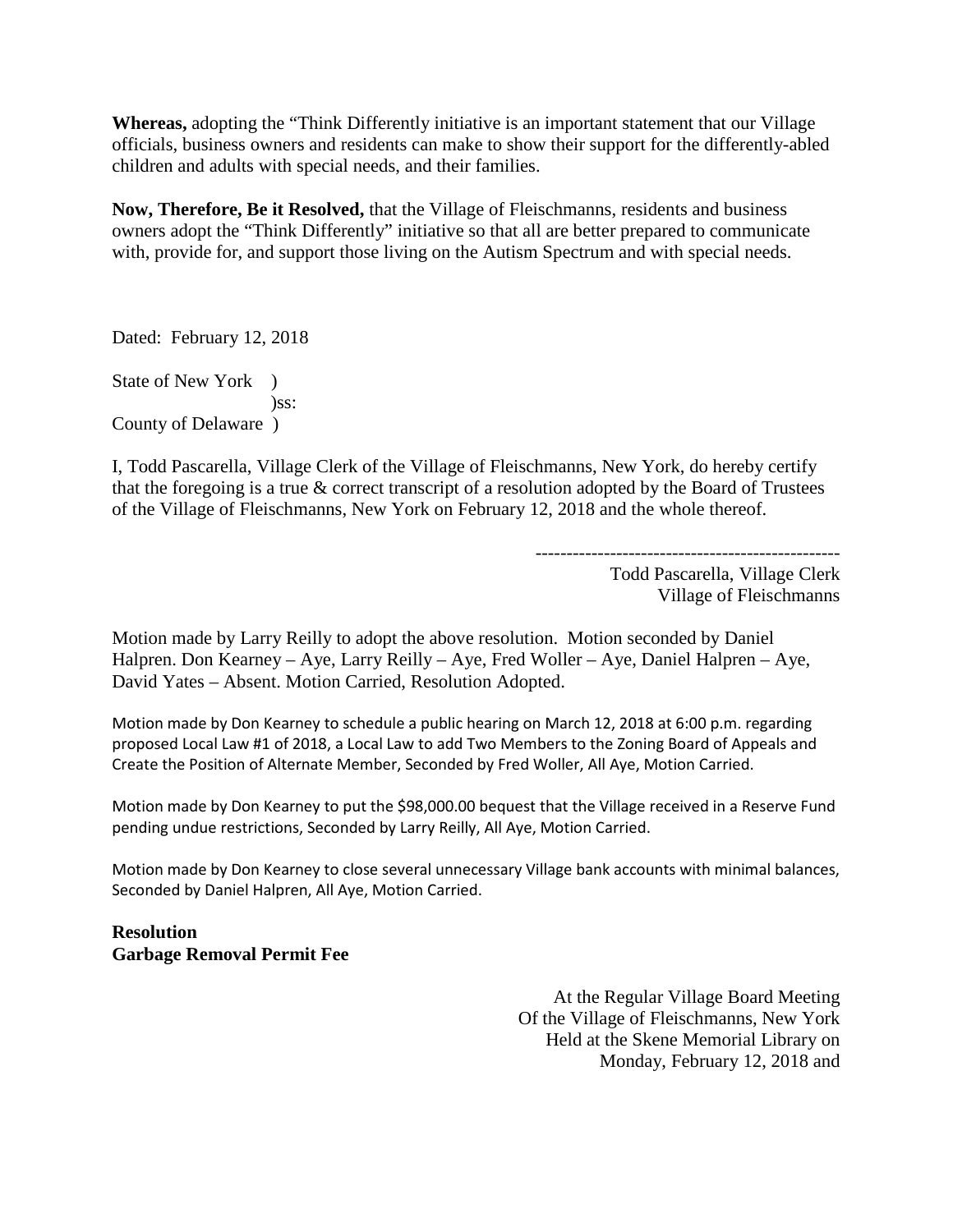Upon motion made by Daniel Halpren and seconded by Fred Woller, the following resolution was duly adopted:

**Whereas,** the Village Board Duly Passed and Filed Local Law #1 of 1999, a Local Law Providing a procedure for the establishment of fees for the collection and removal of garbage and recyclable materials from within the Village of Fleischmanns;

**Whereas,** Such Law Provides Under Section 3 that " The Board of Trustees shall establish, and may amend from time to time, by resolution a schedule of fees for the permit to be charged by the Village;

**Therefore,** the Village Board Resolves to set the fee for garbage collection and removal in the Village of Fleischmanns at \$100.00 per year.

Dated: February 12, 2018

State of New York )  $)$ ss: County of Delaware )

I, Todd Pascarella, Village Clerk of the Village of Fleischmanns, New York, do hereby certify that the foregoing is a true  $\&$  correct transcript of a resolution adopted by the Board of Trustees of the Village of Fleischmanns, New York on February 12, 2018 and the whole thereof.

-------------------------------------------------

Todd Pascarella, Village Clerk Village of Fleischmanns

Motion made by Daniel Halpren to adopt the above resolution. Motion seconded by Fred Woller. Don Kearney – Aye, Larry Reilly – Aye, Fred Woller – Aye, Daniel Halpren – Aye, David Yates – Absent. Motion Carried, Resolution Adopted.

Motion made by Larry Reilly to schedule a public hearing on March 12, 2018 at 6:00 p.m. regarding proposed Local Law #2 of 2018, a Local Law Change the Sewer Billing to an Annual Basis Levied on Village Tax Bills, Seconded by Fred Woller, All Aye, Motion Carried.

No action on Cedarwood Environmental Wastewater Contract or Budget, Workshop to be scheduled next week when representatives of Cedarwood Environmental are available.

Motion made by Fred Woller to appoint Max Mann as Deputy Clerk at a wage of \$12.00 per hour for 20 hours per week, Seconded by Larry Reilly, Larry Reilly Aye, Don Kearney Aye, Fred Woller Aye, Daniel Halpren Abstain, Motion Carried.

Motion made by Fred Woller to approve the use of Village roads by Fleischmanns First for the Annual Sap Run on March 25, 2018, Seconded by Daniel Halpren, Fred Woller Aye, Don Kearney Aye, Larry Reilly Aye, Daniel Halpren Abstain, Motion Carried.